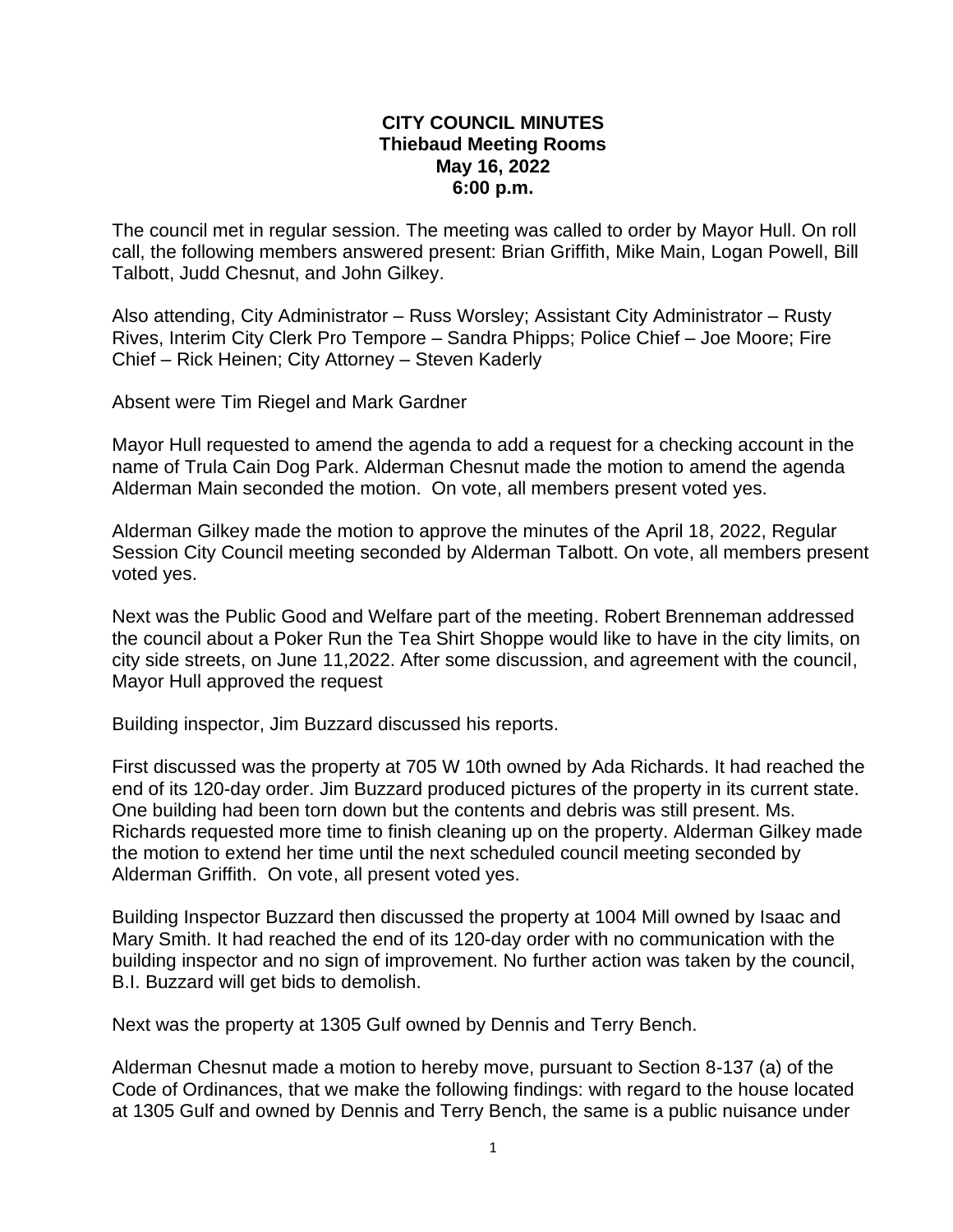subsections 4, 8, 10 of section 8-134 of the Code of Ordinances and detrimental to the health, safety or welfare of the residents of the city and the procedures required by the Article V of Chapter 8 of the Code of Ordinances have been substantially followed. Alderman Griffith seconded the motion. On vote, all members present voted yes.

Alderman Gilkey made a motion to hereby move, pursuant to Section 8-137 (d) (1) of the Code of Ordinances, that an order be issued which includes our findings that the house located at 1305 Gulf, and owned by, Dennis and Terry Bench is a public nuisance under subsections 4, 8, 10 of section 8-134 of the Code of Ordinances is detrimental to the health, safety or welfare of the residents of the city and mandates that the said house be repaired or demolished and removed and designates the City Administrator or Assistant City Administrator to sign the order on behalf of the City. Alderman Main seconded the motion. On vote, all members present voted yes.

Chief Moore discussed the Police reports. He also announced that Steve Shaw had been promoted to Lieutenant.

Chief Heinen discussed the Fire reports. The department recently completed an ISO (Insurance Services Office) Audit with a score of 05.

Judd Chesnut discussed the Planning Commission meeting. A request has been made to rezone the bare lot facing the 1800 block of Lexington from the west.

Members reviewed the list of bills. Alderman Griffith made the motion to pay the bills. Alderman Chesnut seconded the motion. On vote, all members present voted yes. Therefore, the bills were paid from the following funds:

| <b>ELECTRIC</b>                  |           |                                          |            |
|----------------------------------|-----------|------------------------------------------|------------|
| LAMAR CITY UTILITIES             | 1,546.33  | <b>TODDZ ELECTRIC</b>                    | 4,437.61   |
| <b>SPIRE MISSOURI INC</b>        | 151.27    | STRONGHOLD DATA                          | 2,196.17   |
| MISSOURI ONE CALL SYSTEM, INC    | 88.75     | <b>GARDNER CONSTRUCTION AND DEVELOPI</b> | 11,974.38  |
| O'REILLY AUTOMOTIVE, INC.        | 7.99      | **PAYROLL EXPENSES                       | 15,344.24  |
| JOPLIN SUPPLY COMPANY            | 1,812.60  | <b>POTTERS REPAIR</b>                    | 5,694.00   |
| ANTHEM BLUE CROSS BLUE SHIELD MO | 2,655.73  | SOUTHWESTERN POWER ADMINISTRATIC         | 100,843.80 |
| DELTA DENTAL OF MO LOCKBOX       | 212.50    | ANTHEM BLUE CROSS BLUE SHIELD MO         | 278.53     |
| LAGERS                           | 4,126.58  | DELTA DENTAL OF MO LOCKBOX               | 19.14      |
| FLETCHER-REINHARDT SERVICE CO    | 1,695.96  | ISENHOWER LUMBER COMPANY, INC.           | 53.37      |
| SECURITY CREDIT CARD OPERATIONS  | 382.44    | <b>LAGERS</b>                            | 443.12     |
| <b>MFA OIL</b>                   | 1,662.07  | AT&T                                     | 114.79     |
| FLETCHER-REINHARDT CO            | 1,424.27  | JOHN FABICK TRACTOR CO.                  | 66,733.84  |
| EMERALD TRANSFORMER PPM, LLC     | 970.69    | BORDER STATES INDUSTRIES, INC.           | 115.68     |
| **PAYROLL EXPENSES               | 11,609.09 | SOLBERG MANUFACTURING, INC               | 20.30      |
| <b>TYLER TECHNOLOGIES</b>        | 42.00     | MATHESON TRI-GAS, INC                    | 45.05      |
| <b>POSTMASTER</b>                | 311.93    | SCHREIBER ENGINEERING, LLC               | 8,780.27   |
| ANTHEM BLUE CROSS BLUE SHIELD MO | 2,140.32  | <b>ALLIED WASTE</b>                      | 23,896.00  |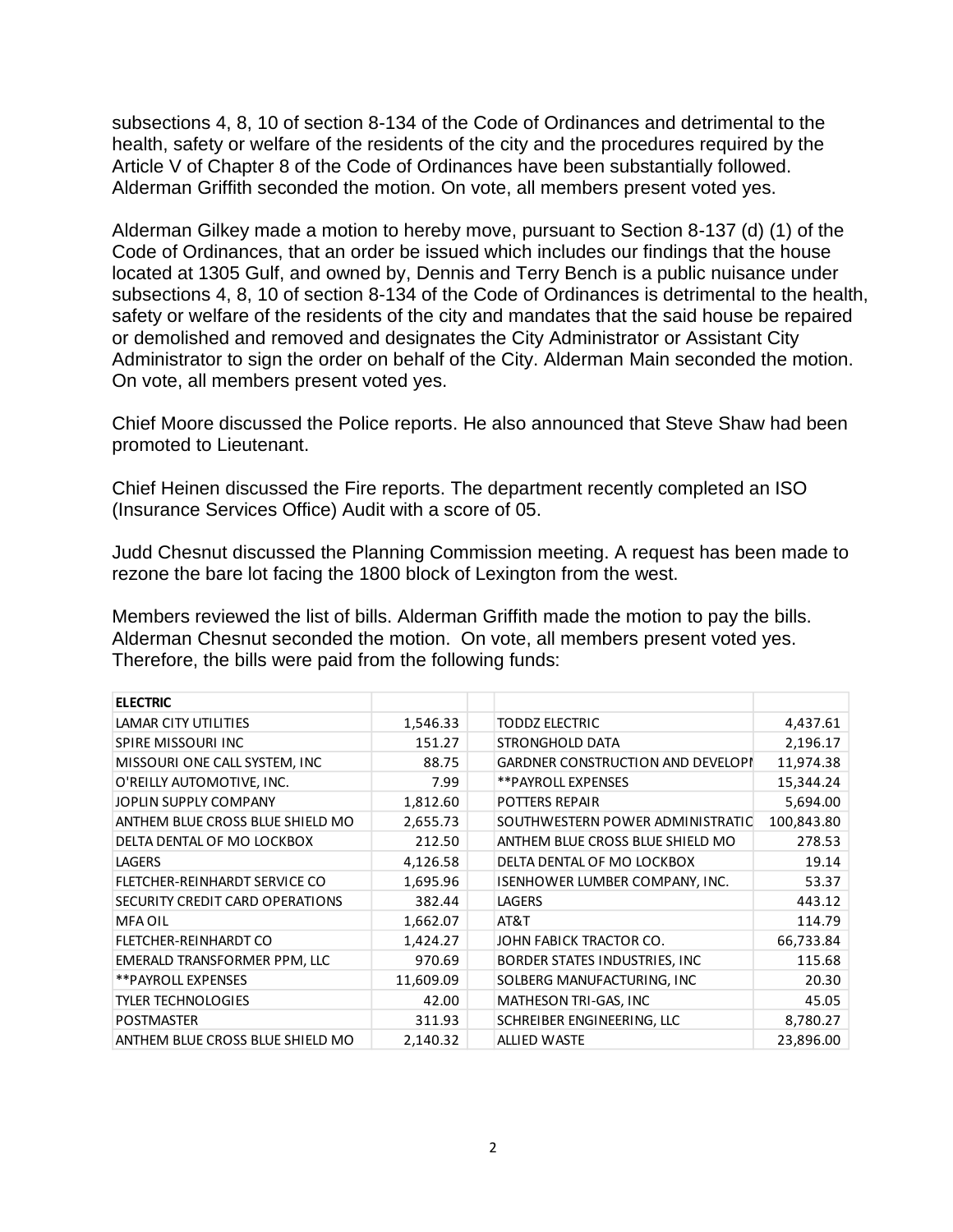| DELTA DENTAL OF MO LOCKBOX            | 193.90    | <b>ARVEST BANK</b>                 | 27,193.20 |  |  |
|---------------------------------------|-----------|------------------------------------|-----------|--|--|
| <b>ISENHOWER LUMBER COMPANY, INC.</b> | 2,604.66  | AIR HYGIENE INTERNATIONAL, INC     | 10,600.00 |  |  |
| <b>LAGERS</b>                         | 5,098.61  | <b>MARTIN ENERGY GROUP</b>         | 21,424.44 |  |  |
| LAKELAND OFFICE SYSTEMS, INC.         | 133.85    | RED BALL OXYGEN                    | 61.04     |  |  |
| KADERLY & KADERLY                     | 1,312.50  | BLUE FLAME CREW, LLC               | 1,383.00  |  |  |
| SECURITY CREDIT CARD OPERATIONS       | 544.40    | <b>SCRYER EHS</b>                  | 8,207.49  |  |  |
| AT&T                                  | 19.62     | ** PAYROLL EXPENSES                | 1,197.25  |  |  |
| NET VISION COMMUNICATIONS, LLC        | 14.13     |                                    |           |  |  |
| <b>WATER/SEWER</b>                    |           |                                    |           |  |  |
| LAMAR CITY UTILITIES                  | 4,812.66  | ORSCHELN                           | 522.62    |  |  |
| O'REILLY AUTOMOTIVE, INC.             | 23.54     | MULBERRY LIMESTONE QUARRY COMPAN   | 329.27    |  |  |
| ANTHEM BLUE CROSS BLUE SHIELD MO      | 2,269.99  | <b>WESTRUM LEAK DETECTION</b>      | 4,000.00  |  |  |
| DELTA DENTAL OF MO LOCKBOX            | 166.55    | <b>ENVIRO-CLEAR</b>                | 322.50    |  |  |
| <b>ISENHOWER LUMBER COMPANY, INC.</b> | 136.40    | ** PAYROLL EXPENSES                | 7,413.17  |  |  |
| <b>LAGERS</b>                         | 2,856.06  | <b>POSTMASTER</b>                  | 311.92    |  |  |
| <b>MFA OIL</b>                        | 211.23    | ANTHEM BLUE CROSS BLUE SHIELD MO   | 1,538.24  |  |  |
| NET VISION COMMUNICATIONS, LLC        | 14.13     | DELTA DENTAL OF MO LOCKBOX         | 111.98    |  |  |
| <b>HERITAGE TRACTOR</b>               | 100.00    | LAGERS                             | 3,401.88  |  |  |
| MUNICIPAL H2O                         | 350.00    | LAKELAND OFFICE SYSTEMS, INC.      | 133.85    |  |  |
| HAWKINS, INC.                         | 1,549.89  | SECURITY CREDIT CARD OPERATIONS    | 551.50    |  |  |
| ALLGEIER, MARTIN & ASSOCIATES, INC.   | 625.00    | AT&T                               | 19.61     |  |  |
| <b>ENVIRO-CLEAR</b>                   | 322.50    | NET VISION COMMUNICATIONS, LLC     | 14.13     |  |  |
| UNITED SCALE SERVICE, INC             | 7,865.00  | STRONGHOLD DATA                    | 2,196.17  |  |  |
| ABASCO, LLC                           | 42,050.00 | ** PAYROLL EXPENSES                | 10,154.19 |  |  |
| ** PAYROLL EXPENSES                   | 8,272.00  | LAMAR CITY UTILITIES               | 6,057.46  |  |  |
| LAMAR CITY UTILITIES                  | 542.73    | PACE ANALYTICAL SERVICES, INC.     | 1,157.00  |  |  |
| CORE & MAIN LP                        | 5,413.80  | JOPLIN SUPPLY COMPANY              | 672.42    |  |  |
| SPIRE MISSOURI INC                    | 299.54    | ANTHEM BLUE CROSS BLUE SHIELD MO   | 1,371.64  |  |  |
| O'REILLY AUTOMOTIVE, INC.             | 134.39    | DELTA DENTAL OF MO LOCKBOX         | 101.32    |  |  |
| JOPLIN SUPPLY COMPANY                 | 672.43    | LAGERS                             | 1,264.10  |  |  |
| ANTHEM BLUE CROSS BLUE SHIELD MO      | 1,927.15  | JONES PLUMBING HEATING AND AIR CON | 1,337.77  |  |  |
| DELTA DENTAL OF MO LOCKBOX            | 136.61    | SECURITY CREDIT CARD OPERATIONS    | 327.39    |  |  |
| ISENHOWER LUMBER COMPANY, INC.        | 246.24    | ORSCHELN                           | 152.96    |  |  |
| LAGERS                                | 1,997.27  | <b>VERMEER GREAT PLAINS</b>        | 705.69    |  |  |
| <b>ATNIP EXPRESS LLC</b>              | 638.90    | <b>TODDZ ELECTRIC</b>              | 100.83    |  |  |
| SECURITY CREDIT CARD OPERATIONS       | 82.40     | ** PAYROLL EXPENSES                | 5,040.28  |  |  |
| <b>MFA OIL</b>                        | 1,055.56  |                                    |           |  |  |
| SANITATION                            |           |                                    |           |  |  |
| PRARIEVIEW LANDFILL                   | 7,963.99  | KADERLY & KADERLY                  | 4,375.00  |  |  |
| LAMAR CITY UTILITIES                  | 48.04     | LAMAR TRAVEL PLAZA                 | 46.97     |  |  |
| <b>SPIRE MISSOURI INC</b>             | 151.26    | SECURITY CREDIT CARD OPERATIONS    | 50.00     |  |  |
| BARTON COUNTY ELECTRIC COOPERATIVE    | 50.28     | <b>MFA OIL</b>                     | 3,208.70  |  |  |
| ANTHEM BLUE CROSS BLUE SHIELD MO      | 2,848.93  | ARMOR EQUIPMENT                    | 9,466.99  |  |  |
| DELTA DENTAL OF MO LOCKBOX            | 251.00    | JEREMY BELCHER                     | 14.25     |  |  |
| <b>LAGERS</b>                         | 3,507.55  | **PAYROLL EXPENSES                 | 12,036.12 |  |  |
| LAMAR TRUCK & TIRE                    | 2,781.00  |                                    |           |  |  |
| <b>GENERAL</b>                        |           |                                    |           |  |  |
| LAMAR CITY UTILITIES                  | 1,325.83  | KADERLY & KADERLY                  | 62.50     |  |  |
| SPIRE MISSOURI INC                    | 288.77    | SECURITY CREDIT CARD OPERATIONS    | 86.86     |  |  |
| <b>QUILL CORPORATION</b>              | 63.98     | <b>MFA OIL</b>                     | 708.46    |  |  |
| <b>BARTON COUNTY TREASURER</b>        | 2,196.95  | NET VISION COMMUNICATIONS, LLC     | 35.60     |  |  |
| ANTHEM BLUE CROSS BLUE SHIELD MO      | 420.12    | COX MEDICAL GROUP                  | 15.00     |  |  |
| DELTA DENTAL OF MO LOCKBOX            | 33.34     | **PAYROLL EXPENSES                 | 11,201.24 |  |  |
| LAGERS                                | 1,808.12  | ANTHEM BLUE CROSS BLUE SHIELD MO   | 562.38    |  |  |
| AT&T                                  | 103.95    | DELTA DENTAL OF MO LOCKBOX         | 35.86     |  |  |
| 3                                     |           |                                    |           |  |  |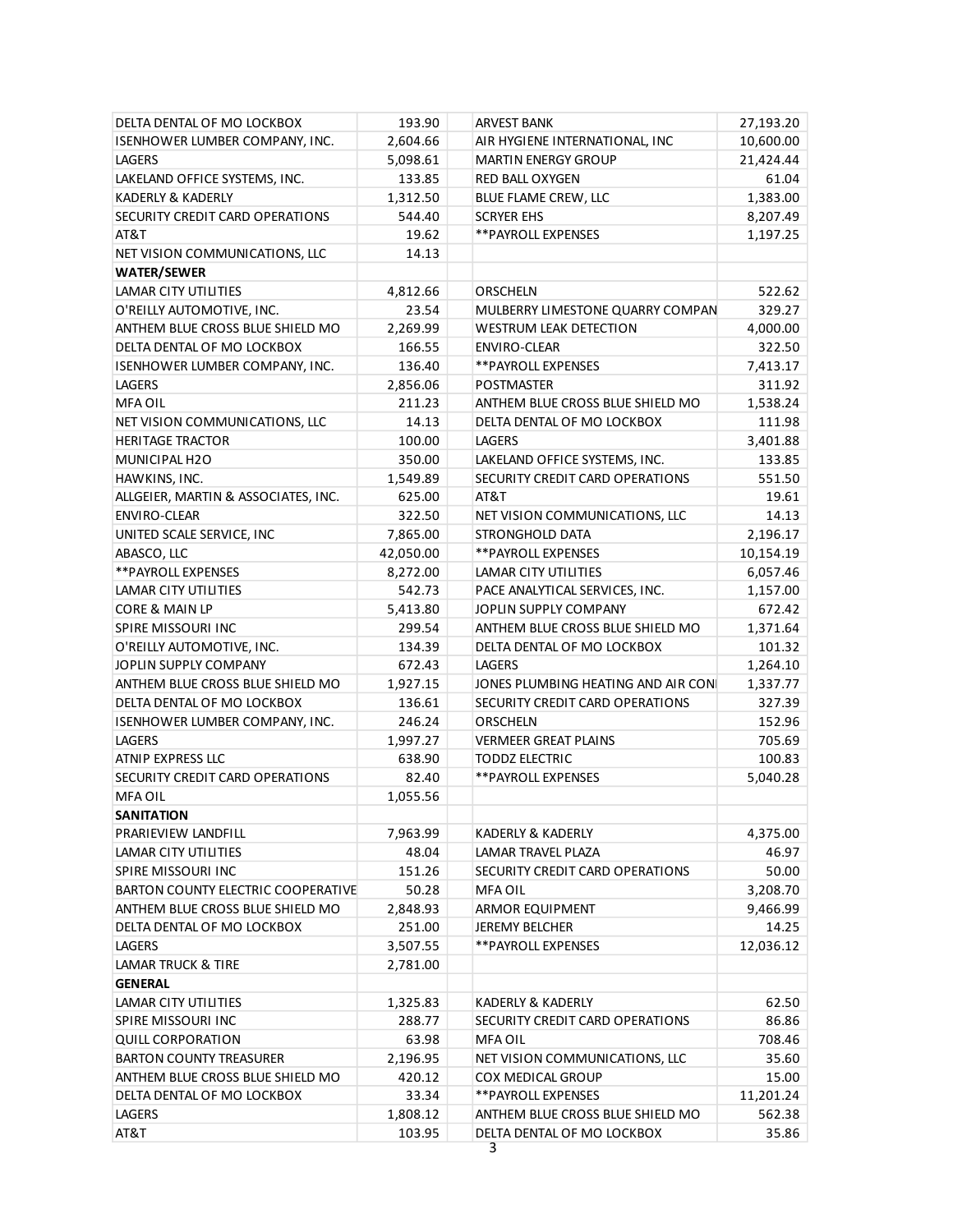| BARTON COUNTY CHAMBER OF COMMER     | 8,750.00  | <b>LAGERS</b>                      | 1,140.99  |
|-------------------------------------|-----------|------------------------------------|-----------|
| KADERLY & KADERLY                   | 7,000.00  | LAMAR TRUCK & TIRE                 | 878.00    |
| SECURITY CREDIT CARD OPERATIONS     | 291.67    | <b>MFA OIL</b>                     | 110.14    |
| AT&T                                | 19.62     | ** PAYROLL EXPENSES                | 3,307.21  |
| NET VISION COMMUNICATIONS, LLC      | 213.09    | CONSOLIDATED PUBLIC WATER SUPPLU   | 118.19    |
| PAT O'NEAL                          | 300.00    | BARTON COUNTY ELECTRIC COOPERATIVE | 397.17    |
| PRARIEVIEW LANDFILL                 | 20.13     | ANTHEM BLUE CROSS BLUE SHIELD MO   | 7.08      |
| CLEMENT'S PLUMBING & HEATING        | 94.58     | DELTA DENTAL OF MO LOCKBOX         | 0.60      |
| LAMAR CITY UTILITIES                | 1,010.20  | LAGERS                             | 22.02     |
| WALMART COMMUNITY                   | 11.88     | KADERLY & KADERLY                  | 812.50    |
| O'REILLY AUTOMOTIVE, INC.           | 14.99     | ** PAYROLL EXPENSES                | 200.98    |
| <b>BARTON COUNTY TREASURER</b>      | 5,000.00  | LAMAR CITY UTILITIES               | 342.32    |
| ANTHEM BLUE CROSS BLUE SHIELD MO    | 10,648.69 | MILLER CONCRETE CONSTRUCTION       | 3,294.00  |
| DELTA DENTAL OF MO LOCKBOX          | 763.41    | SPIRE MISSOURI INC                 | 124.28    |
| <b>LAGERS</b>                       | 9,601.60  | CROW-BURLINGAME COMPANY            | 303.06    |
| MACA (MISSOURI ANIMAL CONTROL ASSC  | 10.00     | O'REILLY AUTOMOTIVE, INC.          | 179.92    |
| <b>LAMAR TRUCK &amp; TIRE</b>       | 44.93     | ANTHEM BLUE CROSS BLUE SHIELD MO   | 4,006.29  |
| LAKELAND OFFICE SYSTEMS, INC.       | 86.76     | DELTA DENTAL OF MO LOCKBOX         | 312.80    |
| <b>KADERLY &amp; KADERLY</b>        | 562.50    | ISENHOWER LUMBER COMPANY, INC.     | 21.78     |
| SECURITY CREDIT CARD OPERATIONS     | 1,080.37  | <b>LAGERS</b>                      | 3,871.65  |
| ORSCHELN                            | 44.96     | OLD DOMINION BRUSH                 | 3,370.26  |
| NET VISION COMMUNICATIONS, LLC      | 261.36    | LAMAR TRUCK & TIRE                 | 45.00     |
| MATT & MAX LLC                      | 42.00     | <b>HEARTLAND TRACTOR COMPANY</b>   | 114.50    |
| <b>WEX BANK</b>                     | 3,019.15  | KADERLY & KADERLY                  | 62.50     |
| MISSOURI STATE HIGHWAY PATROL       | 210.00    | ATNIP EXPRESS LLC                  | 89.60     |
| STRONGHOLD DATA                     | 2,196.16  | LIBERAL TIRE LLC                   | 2,577.48  |
| SOUTHERN UNIFORM AND TACTICAL, INC. | 219.96    | SECURITY CREDIT CARD OPERATIONS    | 63.04     |
| WOOD CARTHAGE CDJR                  | 632.50    | <b>MFA OIL</b>                     | 3,441.68  |
| BLUE TO GOLD, LLC                   | 249.00    | ORSCHELN                           | 237.37    |
| ** PAYROLL EXPENSES                 | 44,418.20 | NET VISION COMMUNICATIONS, LLC     | 14.13     |
| LAMAR CITY UTILITIES                | 503.14    | MULBERRY LIMESTONE QUARRY CMOPAN   | 1,233.04  |
| JOPLIN FIRE PROTECTION CO           | 74.00     | <b>KS STATE BANK</b>               | 20,749.84 |
| AIRE-MASTER OF AMERICA, INC.        | 7.44      | OAKTON CONSTRUCTION & DESIGN       | 1,520.00  |
| <b>SPIRE MISSOURI INC</b>           | 279.49    | <b>HERITAGE TRACTOR</b>            | 64.47     |
| ANTHEM BLUE CROSS BLUE SHIELD MO    | 1,779.79  | <b>EQUIPMENTSHARE</b>              | 4,441.04  |
| DELTA DENTAL OF MO LOCKBOX          | 160.02    | <b>MITCH SHAW</b>                  | 121.40    |
| LAGERS                              | 1,921.34  | **PAYROLL EXPENSES                 | 14,333.66 |
| R & D COMMUNICATIONS, INC           | 402.78    |                                    |           |
| <b>MEMORIAL</b>                     |           |                                    |           |
| <b>LAMAR CITY UTILITIES</b>         | 958.96    | DELTA DENTAL OF MO LOCKBOX         | 35.76     |
| AIRE-MASTER OF AMERICA, INC.        | 44.66     | LAGERS                             | 429.85    |
| SPIRE MISSOURI INC                  | 67.20     | ORSCHELN                           | 29.99     |
| ANTHEM BLUE CROSS BLUE SHIELD MO    | 396.85    | ** PAYROLL EXPENSES                | 2,041.72  |
|                                     |           |                                    |           |
| <b>PARK</b>                         |           |                                    |           |
| SARA LUTHI, BILL TALBOT             | 50.00     | LAGERS                             | 613.57    |
| LAMAR CITY UTILITIES                | 2,684.06  | LOWE'S                             | 916.86    |
| VAN DE MARK TOOL & MACHINE          | 60.00     | SECURITY CREDIT CARD OPERATIONS    | 219.92    |
| MFA AGRI SER-LAMAR                  | 421.50    | <b>ORSCHELN</b>                    | 109.20    |
| ANTHEM BLUE CROSS BLUE SHIELD MO    | 710.88    | TRAFFIC SAFETY STORE               | 497.76    |
| DELTA DENTAL OF MO LOCKBOX          | 35.86     | CONSOLIDATED PUBLIC WATER SUPPLY   | 121.15    |
| ISENHOWER LUMBER COMPANY, INC.      | 215.20    | ANTHEM BLUE CROSS BLUE SHIELD MO   | 562.38    |
| LAGERS                              | 502.32    | DELTA DENTAL OF MO LOCKBOX         | 35.86     |
| KADERLY & KADERLY                   | 62.50     | ISENHOWER LUMBER COMPANY, INC.     | 120.28    |
| SECURITY CREDIT CARD OPERATIONS     | 295.17    | LAGERS                             | 802.00    |
| ORSCHELN                            | 209.29    | HEARTLAND TRACTOR COMPANY          | 72.36     |
|                                     |           | 4                                  |           |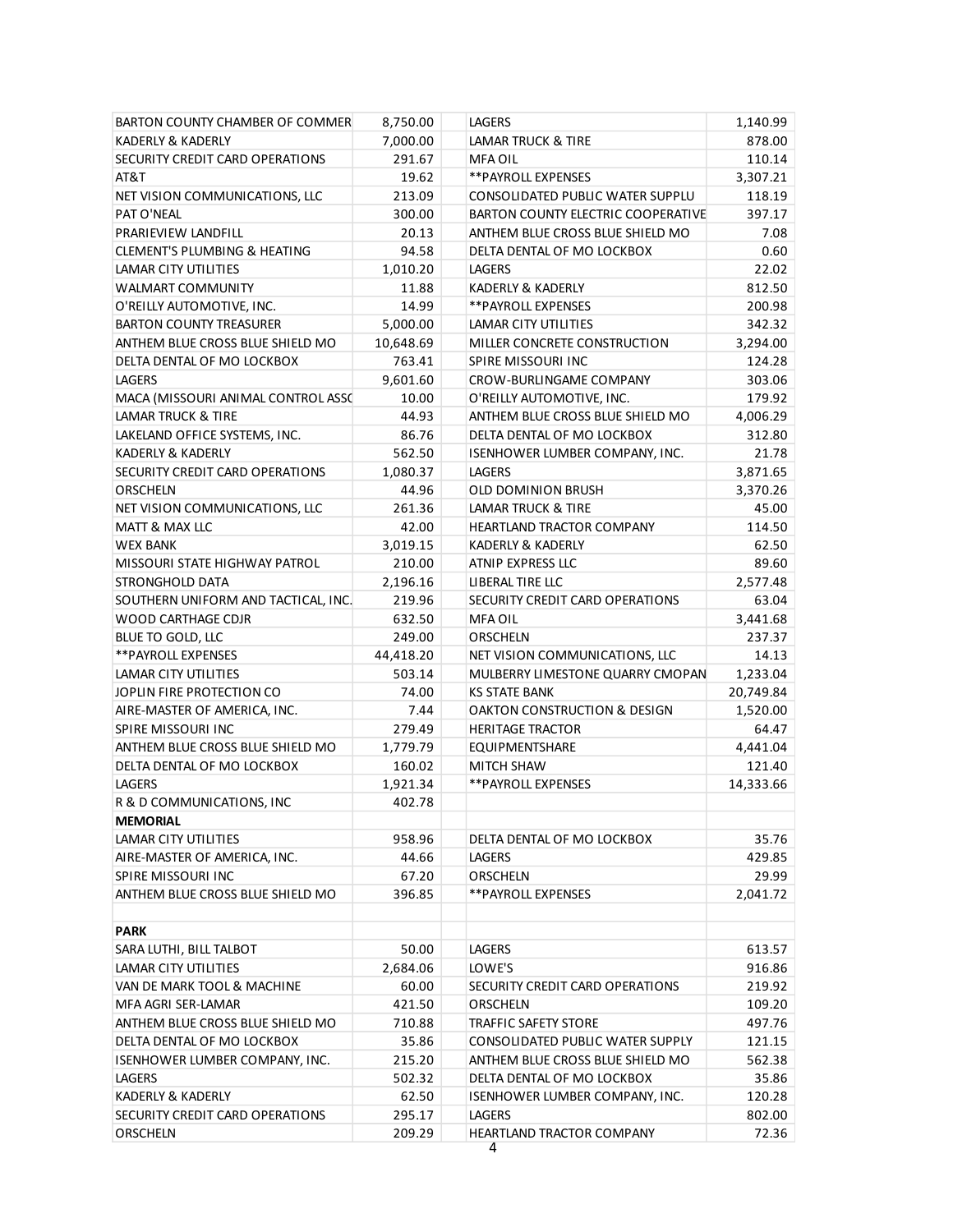| <b>HERITAGE TRACTOR</b>                  | 214.86    | <b>MFA OIL</b>                   | 80.24     |
|------------------------------------------|-----------|----------------------------------|-----------|
| UNITED LABORATORIES                      | 78.47     | **PAYROLL EXPENSES               | 2,313.60  |
| <b>**PAYROLL EXPENSES</b>                | 2,184.01  | ISENHOWER LUMBER COMPANY, INC.   | 66.90     |
| KYLE KELLENBEGER, JOSEPH ALLEN, N W T    | 500.00    | <b>ORSCHELN</b>                  | 216.06    |
| LAMAR CITY UTILITIES                     | 1,554.78  | **PAYROLL EXPENSES               | 1,281.00  |
| <b>SPIRE MISSOURI INC</b>                | 390.66    | ANTHEM BLUE CROSS BLUE SHIELD MO | 562.38    |
| UNITED LABORATORIES                      | 78.48     | DELTA DENTAL OF MO LOCKBOX       | 35.86     |
| <b>**PAYROLL EXPENSES</b>                | 1,003.50  | <b>LAGERS</b>                    | 1,061.49  |
| LAMAR CITY UTILITIES                     | 786.25    | <b>MFA OIL</b>                   | 107.95    |
| <b>SPIRE MISSOURI INC</b>                | 255.16    | NET VISION COMMUNICATIONS, LLC   | 24.88     |
| ANTHEM BLUE CROSS BLUE SHIELD MO         | 562.38    | **PAYROLL EXPENSES               | 3,076.82  |
|                                          |           |                                  |           |
| <b>TRANSPORTATION TAX</b>                |           |                                  |           |
| MILLER CONCRETE CONSTRUCTION             | 7,227.00  |                                  |           |
|                                          |           |                                  |           |
| <b>CAPITAL IMPROVEMENT</b>               |           |                                  |           |
| <b>TODDZ ELECTRIC</b>                    | 4,437.62  | <b>GHA TECHNOLOGIES, INC</b>     | 16,762.19 |
| <b>GARDNER CONSTRUCTION AND DEVELOPI</b> | 31,974.38 |                                  |           |
|                                          |           |                                  |           |
| <b>TAXI</b>                              |           |                                  |           |
| AIRE-MASTER OF AMERICA, INC.             | 7.46      | SECURITY CREDIT CARD OPERATIONS  | 77.72     |
| <b>AT&amp;T MOBILITY</b>                 | 64.66     | <b>MFA OIL</b>                   | 804.91    |
| ANTHEM BLUE CROSS BLUE SHIELD MO         | 562.38    | <b>ORSCHELN</b>                  | 2.79      |
| DELTA DENTAL OF MO LOCKBOX               | 35.86     | NET VISION COMMUNICATIONS, LLC   | 34.55     |
| LAGERS                                   | 776.67    | <b>**PAYROLL EXPENSES</b>        | 7,957.24  |
| WILSON BODY SHOP, LLC                    | 4,625.86  |                                  |           |
|                                          |           |                                  |           |
|                                          |           |                                  |           |

Mayor Hull read the Treasurer's Report for April 2022. Alderman Gilkey made the motion seconded by Alderman Powell. to approve the Treasurer's Report. On vote, all members present voted yes.

## Mayor Hull presented Council Bill No. 1910 *AN ORDINANCE OF THE CITY COUNCIL OF THE CITY OF LAMAR, MISSOURI, AUTHORIZING THE CITY MAYOR TO SIGN A MASTER SERVICE AGREEMENT.*

Said bill being furnished in advance for all Alderpersons and posted at City Hall for public inspection prior to the meeting was read by title only for the first reading. Alderman Powell made the motion to approve this bill. Alderman Griffith seconded the motion. On vote, all members present voted yes.

Said bill being furnished in advance for all Alderpersons and posted at City Hall for public inspection prior to the meeting, was read by title only for the second and final reading. Alderman Griffith made the motion to approve this bill. Alderman Main seconded the motion. On vote, all members present voted yes.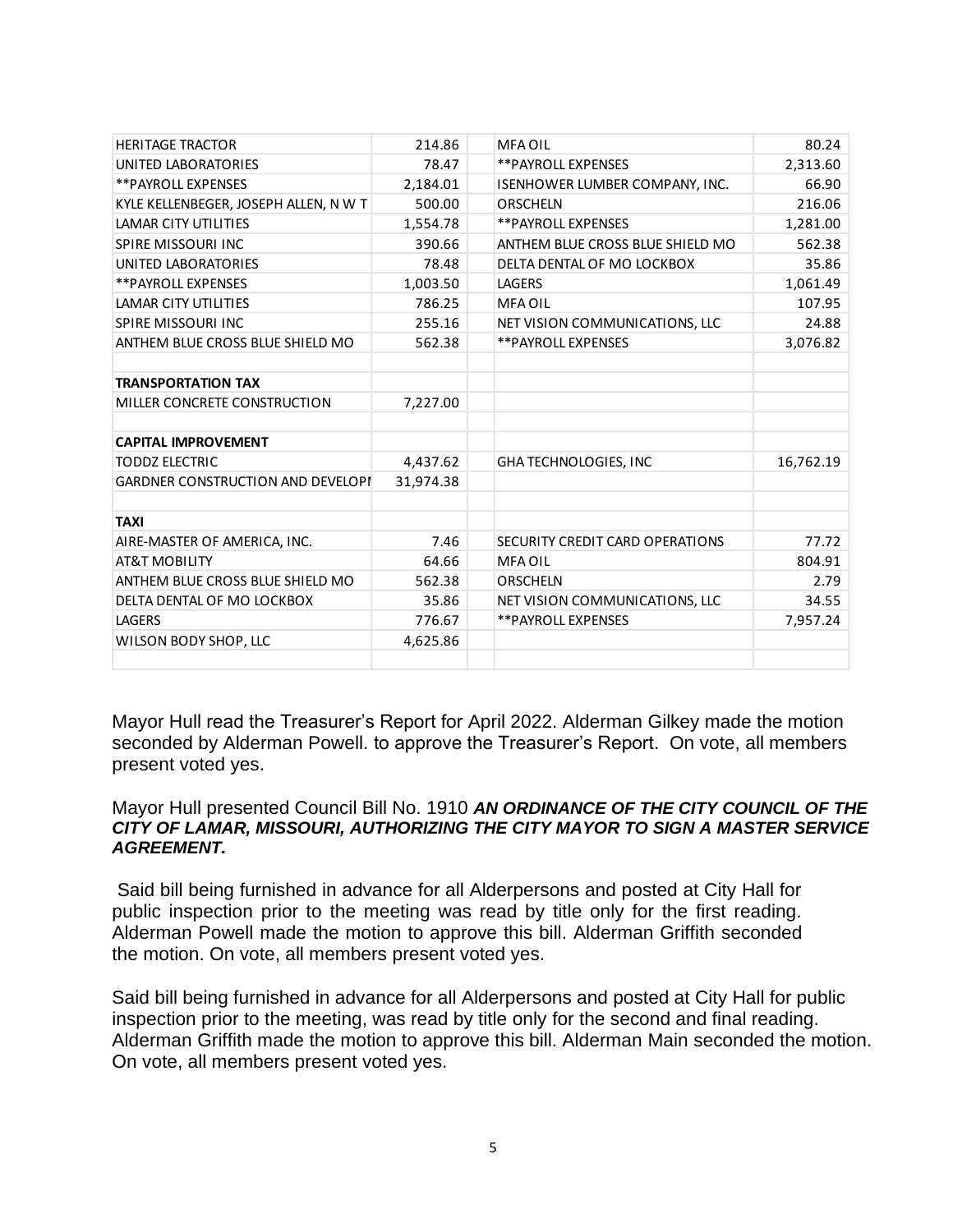Therefore, the Mayor declared said bill had been duly adopted and numbered Ordinance 1892. The ordinance was signed and approved by the mayor and attested by the Interim City Clerk Pro Tempore and the seal of the city affixed thereto.

## Mayor Hull presented Council Bill No. 1911 *AN ORDINANCE TO AMEND VARIOUS SECTIONS OF CHAPTER 48 PERTAINING TO WATER AND ELECTRIC SERVICE CHARGES.*

Said bill being furnished in advance for all Alderpersons and posted at City Hall for public inspection prior to the meeting was read by title only for the first reading. Alderman Powell made the motion to approve this bill. Alderman Griffith seconded the motion. On vote, all members present voted yes.

Said bill being furnished in advance for all Alderpersons and posted at City Hall for public inspection prior to the meeting, was read by title only for the second and final reading. Alderman Main made the motion to approve this bill. Alderman Talbott seconded the motion. On vote, all members present voted yes.

Therefore, the Mayor declared said bill had been duly adopted and numbered Ordinance 1893. The ordinance was signed and approved by the mayor and attested by the Interim City Clerk Pro Tempore and the seal of the city affixed thereto.

Next, bids were presented as follows for the interior painting at Memorial Hall:

| <b>Yakel Painting Company</b>     | \$48,500.00 |
|-----------------------------------|-------------|
| Yakel Painting Company (Alt. Bid) | \$43,000.00 |
| Honey I'm Home LLC                | \$53,256.00 |

The recommendation was made to award the bid to Yakel for \$ 43,000.00. All bids were above the \$34.500.00 budgeted for this project. Alderman Talbott made the motion to accept the bid of \$43,000.00 from Yakel and increase the budget \$8,500.00 to cover the expense. Alderman Chesnut seconded the motion. On vote, all members present voted yes

Mayor Hull requested changing the June 20, 2022, Council meeting to June 21, 2022. Alderman Gilkey made the motion seconded by Alderman Main to approve the date change. On vote, all members present voted yes.

City Administrator Russ Worsley requested a checking account be opened in the name of the Trula Cain Dog Park. The account would be used to deposit donations made to the dog park and payments for items and improvements to the Trula Cain Dog Park.

The account is to have two signatures on each check. Signers are the mayor and either the city clerk, the deputy city clerk, the city administrator or the assistant city administrator.